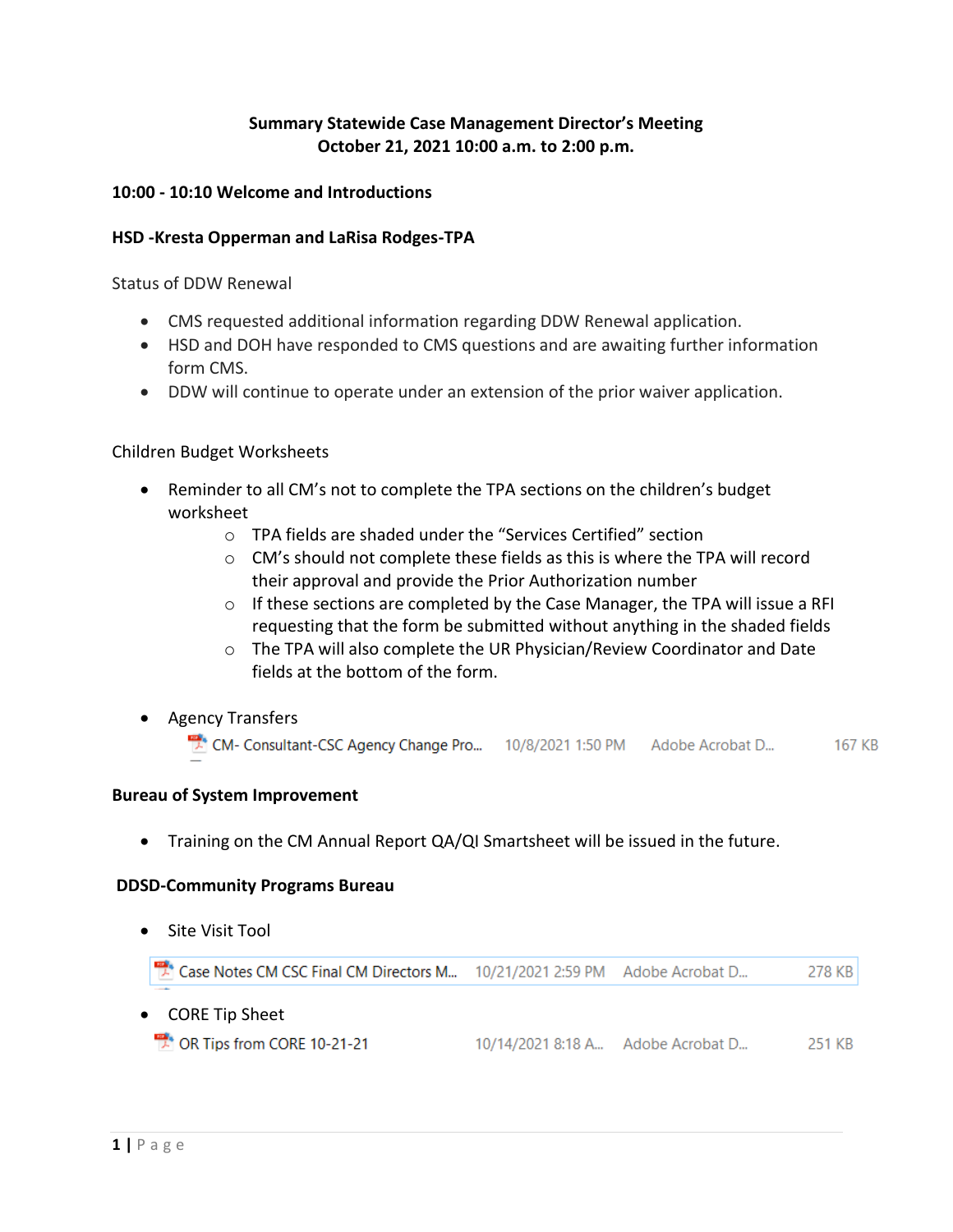## CORE Updates:

- Staffing Changes
	- o Renee Lombardo is no longer at the CORE. Please continue to send all correspondence to the HSC Core email: [hsc-core@salud.unm.edu](mailto:hsc-core@salud.unm.edu)
- Data Sharing
	- o This month DDSD included the total number of annuals submitted and how many were considered late submission with an overall percentage.
	- o Statewide, most agencies have a relatively low percentage of late annual submissions.
	- o DDSD is requesting that agencies, that have 30% or more late submissions, evaluate their internal processes and procedures to identify process improvements that would prevent future late submissions.
- RFI information
	- o Out of the total submissions, captured on the weekly daily master spreadsheet which provides a snapshot in time, there was a total 220 submissions that had RFI's from the CORE. The reasons below may be related to the same budget submission that has multiple issues.
		- 250 issues were related to incorrect or incomplete documentation
		- 160 of those RFI's were related to Clinical Criteria
		- 86 of those RFI's were due to errors on the budget worksheet such as missing fields, incorrect or missing data
		- 32 were related to the Person-Centered Assessment
		- 29 were related to mathematical errors
		- 24 were related to visions, outcomes, goals, meaningful day or action plan clarification
		- 5 were related to missing credentials/signatures
	- $\circ$  Reminder- Complete quality checks prior to submitting the budget to the OR for review. If you need assistance or have questions, please reach out to your DDSD regional office.

OR Tip Sheet

• DDSD is requesting feedback on what CM agencies would like to see in future OR Tip Sheets. Please send any suggestions to Selina Leyba at [SelinaT.Leyba@state.nm.us.](mailto:SelinaT.Leyba@state.nm.us)

Retro Review Process

- Please be sure to review the memo and submit all required documentation to your regional office.
- Continue using DDW Standards effective 01-01-2019
- Tracking Annual CM Training Requirements 14 CEU's starting January 2022
- Late Budget Submission Reports will resume Contract Management January 2022